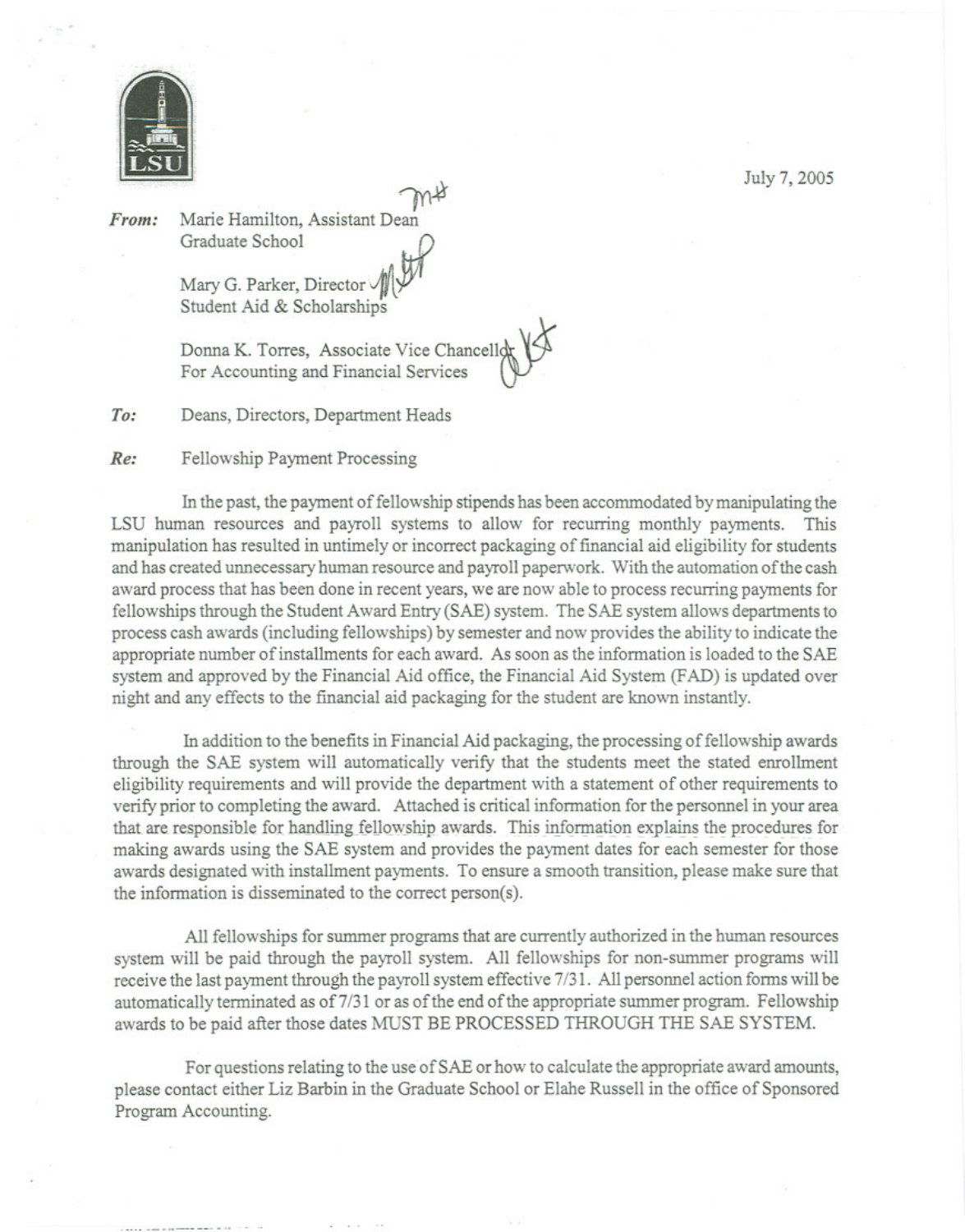## Student Award Entry

 Before a scholarship, fellowship or cash award can be processed in the SAE system, the award and all related eligibility criteria must be defined in the system. The first step is to complete an AS 498 form (Request to Establish Scholarship/Fellowship). These forms are available to download on the Sponsored Program Accounting web site under "Forms". Once the appropriate offices have responded to the request (see "Routing" section of AS 498), the award is set up and ready to be used in the SAE system.

 To process an award, logon to IMS and select SAE from the System Menu. The following screen will appear:

| <b>SAEMENU</b> | STUDENT AWARD ENTRY SYSTEM<br>PRIMARY MENU                                                                                  |
|----------------|-----------------------------------------------------------------------------------------------------------------------------|
|                | F2 ---- TO FIND AN AWARD DOCUMENT<br>F3 ---- TO CREATE, VIEW OR CHANGE AN AWARD DOCUMENT                                    |
|                | *** WELCOME TO THE STUDENT AWARD ENTRY SYSTEM ***                                                                           |
|                |                                                                                                                             |
|                | 1=HELP 2=SAEINQ 3=SAEHEAD 4=SAEDETL 5=TISMENU 6=SYSMENU<br>7=ABSINFO 8=HRMMENU 9=SRRMENU<br>10=DIRMENU 11=GLSMENU 12=LOGOFF |

Depress the F3 button to create a new award document. The following screen will appear:

| STUDENT AWARD ASSIGNMENT HEADER<br><b>SAEAAH</b><br>DOCUMENT NBR REQUIRED<br>ACTION: V (A/ADD, C/CHANGE, D/DELETE, S/STATUS CHG, V/VIEW) CODE: AAH                                              |  |
|-------------------------------------------------------------------------------------------------------------------------------------------------------------------------------------------------|--|
| DOCUMENT NBR: ??????????? TOT LINES: DOCUMENT TOTAL:<br>DOCUMENT STATUS: (FOR STATUS CHANGE)<br>TRX CODE :<br>ACCOUNT:<br><b>CONTACT NAME:</b><br>CONTACT PHONE:<br>COMMENTS :                  |  |
| --------------- STATUS INFORMATION -------------------                                                                                                                                          |  |
| I - INCOMPLETE<br>$W - WORKED$<br>P - PENDING<br>A - APPROVED<br>F - FINANCIAL AID                                                                                                              |  |
| CHG:<br>ADD:                                                                                                                                                                                    |  |
| 2=SAEINO 3=SAEMENU 4=SAEDETL 5=TISMENU 6=SYSMENU<br>$1 = HELP$<br>$7 - \lambda DCTNTD$<br>$0 - T D V C O D F$<br>$Q = DDTNTP$<br>$10 - \text{DTDMFWI}$ $11 - \text{CT CMFWI}$ $12 - \text{T O}$ |  |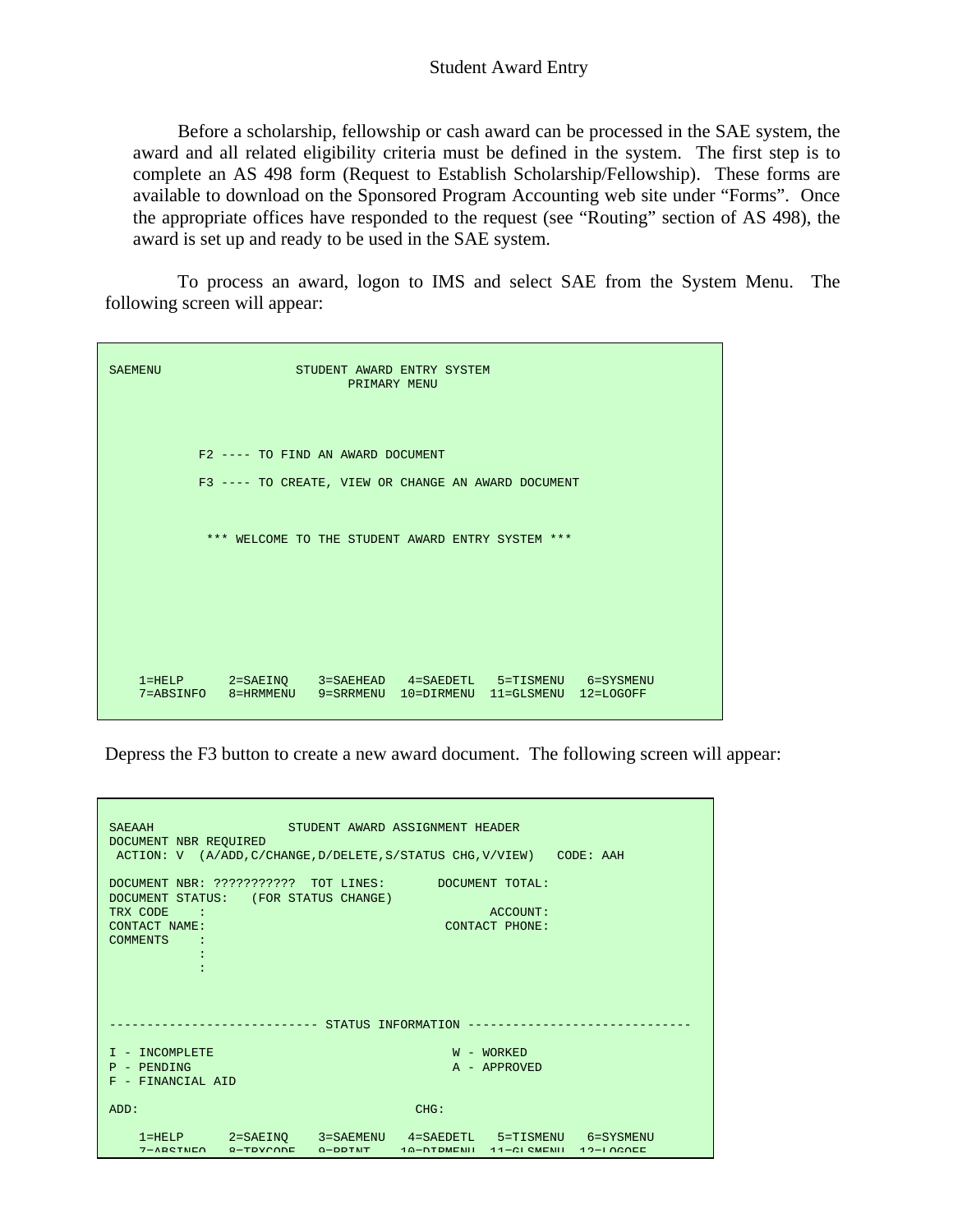Change the ACTION to A for Add and depress the ENTER key. Question marks will appear where required information should be provided. The transaction code is the 4 character code that is assigned to the award when the AS 498 is processed. The contact name and phone of the person in the department who is responsible for processing the award must be entered in the event there is a problem or there are questions about the award. Once all required fields are entered, depress the ENTER key and advance to the following screen:

|            | <b>SAEAAD</b><br>ADD SUCCESSFUL                       |                                | STUDENT AWARD ASSIGNMENT DETAIL<br>PLEASE ENTER DATA |                |                            |                                         |                              |  |
|------------|-------------------------------------------------------|--------------------------------|------------------------------------------------------|----------------|----------------------------|-----------------------------------------|------------------------------|--|
|            | ACTION: A (A/ADD, C/CHANGE, V/VIEW) CODE: AAD         |                                |                                                      |                |                            |                                         |                              |  |
|            | DOCUMENT NBR: 15984 TOTAL LINES: 0000 DOCUMENT TOTAL: |                                |                                                      |                |                            |                                         | 0.00                         |  |
| <b>SEQ</b> | <b>STUDENT</b><br>SSN                                 |                                | <b>STUDENT</b><br><b>NAME</b>                        |                | <b>TERM</b><br><b>CODE</b> | AWARD<br>AMOUNT                         | <b>NBR</b><br><b>INSTALL</b> |  |
|            |                                                       |                                |                                                      |                |                            |                                         |                              |  |
|            |                                                       |                                |                                                      |                |                            |                                         |                              |  |
|            |                                                       |                                |                                                      |                |                            |                                         |                              |  |
|            |                                                       |                                |                                                      |                |                            |                                         |                              |  |
|            |                                                       |                                | CALCULATED TOTAL:                                    |                |                            | 0.00                                    |                              |  |
|            | $1 = HELP$<br>$7 = PREVPAGE$                          | $2 = SAEINQ$<br>$8 = NEXTPAGE$ | 3=SAEHEAD 4=SAEMENU<br>$9 = PRINT$                   | $10 = DIRMENT$ | $11 = GLSMENU$             | 5=TISMENU<br>6=SYSMENU<br>$12 = LOGOFF$ |                              |  |

All awards must be processed BY TERM. If a student is to receive a fellowship for the entire year, three lines (one for each term) must be entered on this transaction. If the department wishes the student to receive installment payments for the award, rather than a lump sum payment, the number of installments must be entered. There is a maximum of 5 installments for Fall and Spring awards and a maximum of 2 installments for Summer awards. Installments will be paid as follows:

| Fall term   | August (one week before class begins)<br>September 1<br>October 1<br>November 1<br>December 1 |
|-------------|-----------------------------------------------------------------------------------------------|
| Spring term | January (one week before class begins)<br>February 1<br>March 1<br>April 1<br>May 1           |
| Summer term | June (one week before class begins)<br>July 1                                                 |

It is important to note that if a student has not completed registration for the appropriate semester prior to the first installment date, he/she will not receive the first installment until registration has been completed.

Once all awards have been entered, depress the F9 key to print the document. Obtain the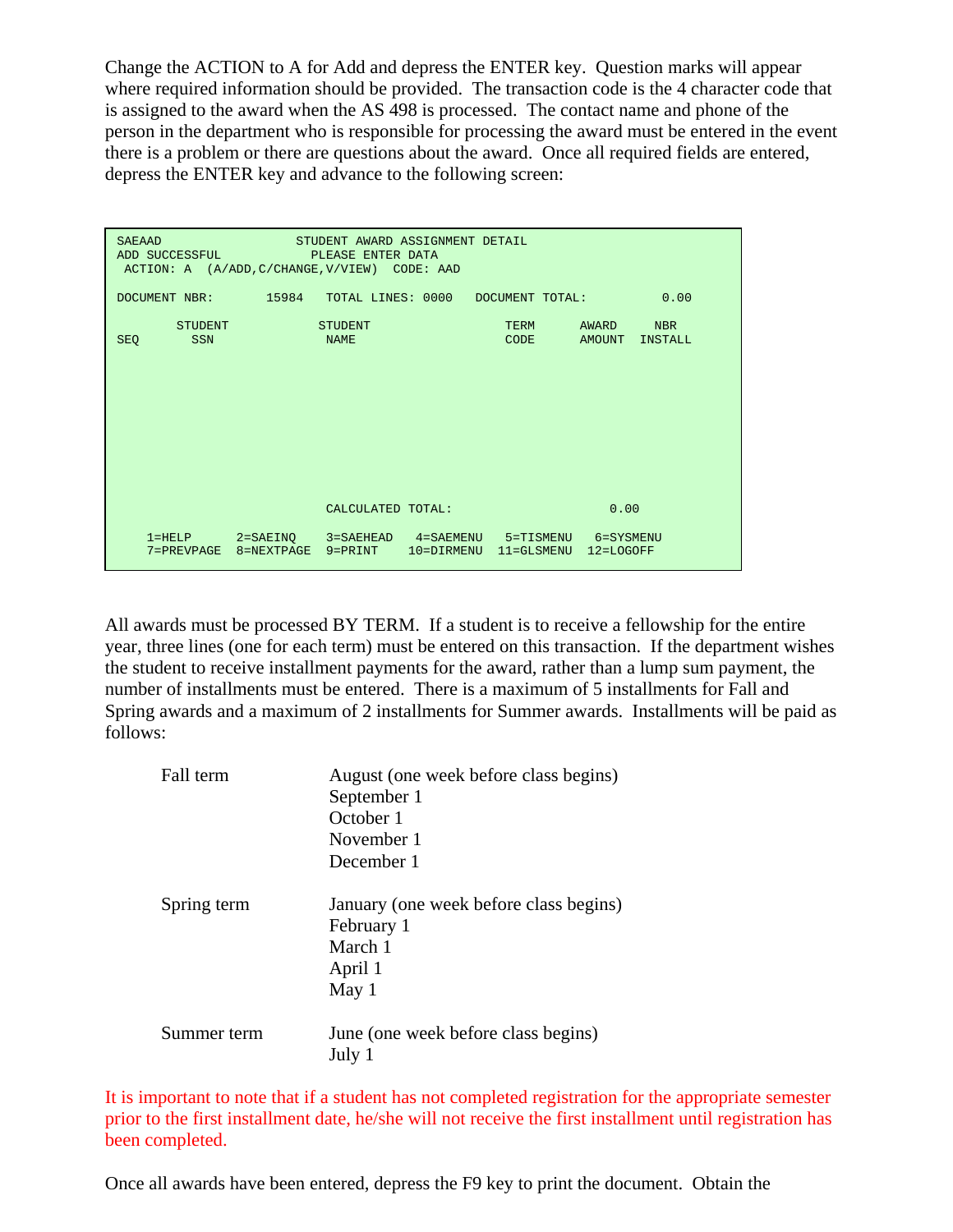appropriate signatures and forward the completed document to the Financial Aid Office for final approval and release into the system. Payments will be posted on the appropriate dates to each student's Bursar Office account where it will apply to any outstanding debt before any balance is either direct-deposited to the student's bank account or a check is generated and mailed to the student. Each department is asked to encourage all students to select the direct-deposit option from their PAWS account to ensure timely receipt of all awards.

If a transaction code for a scholarship or fellowship has already been assigned via the AS 498 form and you are unsure of the code, a search can be done in the Treasurer Information System (TIS) to find the appropriate code. Sign on to IMS and select TIS from the system menu. The following screen will appear:

| TISMENU               | 07/05/05 08:24:23                 |                         |                                                                                                                                      |  |  |  |  |
|-----------------------|-----------------------------------|-------------------------|--------------------------------------------------------------------------------------------------------------------------------------|--|--|--|--|
|                       |                                   | F2 ---- CODE TABLE MENU |                                                                                                                                      |  |  |  |  |
|                       | F3 ---- CUSTOMER INFORMATION MENU |                         |                                                                                                                                      |  |  |  |  |
|                       |                                   | $F4$ ---- CASH BOX MENU |                                                                                                                                      |  |  |  |  |
| $F5$ ---- TELLER MENU |                                   |                         |                                                                                                                                      |  |  |  |  |
|                       |                                   |                         | *** WELCOME TO THE TREASURER'S SYSTEM ***                                                                                            |  |  |  |  |
|                       |                                   |                         | F1= F2=CODMENU F3=CUSMENU F4 =CSHMENU F5 =TELMENU F6 =SYSMENU<br>F7=ABSMENU F8=TRFMENU F9=SRRMENU F10=DIRMENU F11=GLSMENU F12=LOGOFF |  |  |  |  |

Depress the F2 key to get to the code table menu shown below:

| 07/05/05<br>TISMCOD<br>TIS CODE TABLE MENU<br>08:31:56                                                                                                                                                                                                                                                                                                                                                                                                                                                                                                                                                                                                                                                                                                                                                                                                                                    |                                     |            |            |                           |  |  |  |
|-------------------------------------------------------------------------------------------------------------------------------------------------------------------------------------------------------------------------------------------------------------------------------------------------------------------------------------------------------------------------------------------------------------------------------------------------------------------------------------------------------------------------------------------------------------------------------------------------------------------------------------------------------------------------------------------------------------------------------------------------------------------------------------------------------------------------------------------------------------------------------------------|-------------------------------------|------------|------------|---------------------------|--|--|--|
| (V=View, A=Add, C=Change, D=Delete)<br>Action:<br>Code:<br>Customer Nbr:<br>Name:                                                                                                                                                                                                                                                                                                                                                                                                                                                                                                                                                                                                                                                                                                                                                                                                         |                                     |            |            |                           |  |  |  |
| Action<br>Table<br>Code<br>Table<br>Code<br>Action<br>$\frac{1}{2} \frac{1}{2} \frac{1}{2} \frac{1}{2} \frac{1}{2} \frac{1}{2} \frac{1}{2} \frac{1}{2} \frac{1}{2} \frac{1}{2} \frac{1}{2} \frac{1}{2} \frac{1}{2} \frac{1}{2} \frac{1}{2} \frac{1}{2} \frac{1}{2} \frac{1}{2} \frac{1}{2} \frac{1}{2} \frac{1}{2} \frac{1}{2} \frac{1}{2} \frac{1}{2} \frac{1}{2} \frac{1}{2} \frac{1}{2} \frac{1}{2} \frac{1}{2} \frac{1}{2} \frac{1}{2} \frac{$<br>-------<br>$\frac{1}{2} \frac{1}{2} \frac{1}{2} \frac{1}{2} \frac{1}{2} \frac{1}{2} \frac{1}{2} \frac{1}{2} \frac{1}{2} \frac{1}{2} \frac{1}{2} \frac{1}{2} \frac{1}{2} \frac{1}{2} \frac{1}{2} \frac{1}{2} \frac{1}{2} \frac{1}{2} \frac{1}{2} \frac{1}{2} \frac{1}{2} \frac{1}{2} \frac{1}{2} \frac{1}{2} \frac{1}{2} \frac{1}{2} \frac{1}{2} \frac{1}{2} \frac{1}{2} \frac{1}{2} \frac{1}{2} \frac{$<br>$\frac{1}{2}$<br>------- |                                     |            |            |                           |  |  |  |
| ATC<br>V, A, C, D                                                                                                                                                                                                                                                                                                                                                                                                                                                                                                                                                                                                                                                                                                                                                                                                                                                                         | Account Type                        | V, A, C, D | MOP        | Methods of Payment        |  |  |  |
| AGT<br>V, A, C, D                                                                                                                                                                                                                                                                                                                                                                                                                                                                                                                                                                                                                                                                                                                                                                                                                                                                         | Agreement Types                     | V, A, C, D | PSC        | Payment Schedule Codes    |  |  |  |
| <b>BCM</b><br>$V$ $C$                                                                                                                                                                                                                                                                                                                                                                                                                                                                                                                                                                                                                                                                                                                                                                                                                                                                     | Bill Comments                       | $V.A$ D    | PSD        | Payment Schedule Dates    |  |  |  |
| <b>CKC</b><br>V, A, C, D                                                                                                                                                                                                                                                                                                                                                                                                                                                                                                                                                                                                                                                                                                                                                                                                                                                                  | Check Control                       | V, A, C, D | RPT        | Returned Payment Types    |  |  |  |
| <b>CPC</b><br>V, A, C, D                                                                                                                                                                                                                                                                                                                                                                                                                                                                                                                                                                                                                                                                                                                                                                                                                                                                  | Collection Agency                   | V, A, C, D | <b>TID</b> | TIS Logon IDs             |  |  |  |
| <b>CRC</b><br>V, A, C, D                                                                                                                                                                                                                                                                                                                                                                                                                                                                                                                                                                                                                                                                                                                                                                                                                                                                  | Correspondence                      | V, A, C, D | <b>TXC</b> | Transaction Codes         |  |  |  |
| <b>CTC</b><br>V, A, C, D                                                                                                                                                                                                                                                                                                                                                                                                                                                                                                                                                                                                                                                                                                                                                                                                                                                                  | Customer Types                      | V, A, C, D | TGC        | Tag Codes                 |  |  |  |
| $V, A, C, D$ HRC                                                                                                                                                                                                                                                                                                                                                                                                                                                                                                                                                                                                                                                                                                                                                                                                                                                                          | History Reasons V, A, C, D          |            | <b>TSC</b> | Transaction Status        |  |  |  |
| $V, A, C, D$ HSC                                                                                                                                                                                                                                                                                                                                                                                                                                                                                                                                                                                                                                                                                                                                                                                                                                                                          | History Status                      | V, A, C, D | <b>TTC</b> | Transaction Types         |  |  |  |
| $V, A, C, D$ HTC                                                                                                                                                                                                                                                                                                                                                                                                                                                                                                                                                                                                                                                                                                                                                                                                                                                                          | History Types                       |            |            |                           |  |  |  |
| $F1 = HELP$                                                                                                                                                                                                                                                                                                                                                                                                                                                                                                                                                                                                                                                                                                                                                                                                                                                                               | F2=CSHMENU<br>$F3 = CUSMENT$ $F4 =$ |            |            | F5 =TELMENU F6 =SYSMENU   |  |  |  |
| $F7=$                                                                                                                                                                                                                                                                                                                                                                                                                                                                                                                                                                                                                                                                                                                                                                                                                                                                                     | $F8=$<br>$F9=$                      | $F10=$     |            | $F11 =$<br>$F12 = LOGOFF$ |  |  |  |
|                                                                                                                                                                                                                                                                                                                                                                                                                                                                                                                                                                                                                                                                                                                                                                                                                                                                                           |                                     |            |            |                           |  |  |  |
|                                                                                                                                                                                                                                                                                                                                                                                                                                                                                                                                                                                                                                                                                                                                                                                                                                                                                           |                                     |            |            |                           |  |  |  |
|                                                                                                                                                                                                                                                                                                                                                                                                                                                                                                                                                                                                                                                                                                                                                                                                                                                                                           |                                     |            |            |                           |  |  |  |
|                                                                                                                                                                                                                                                                                                                                                                                                                                                                                                                                                                                                                                                                                                                                                                                                                                                                                           |                                     |            |            |                           |  |  |  |